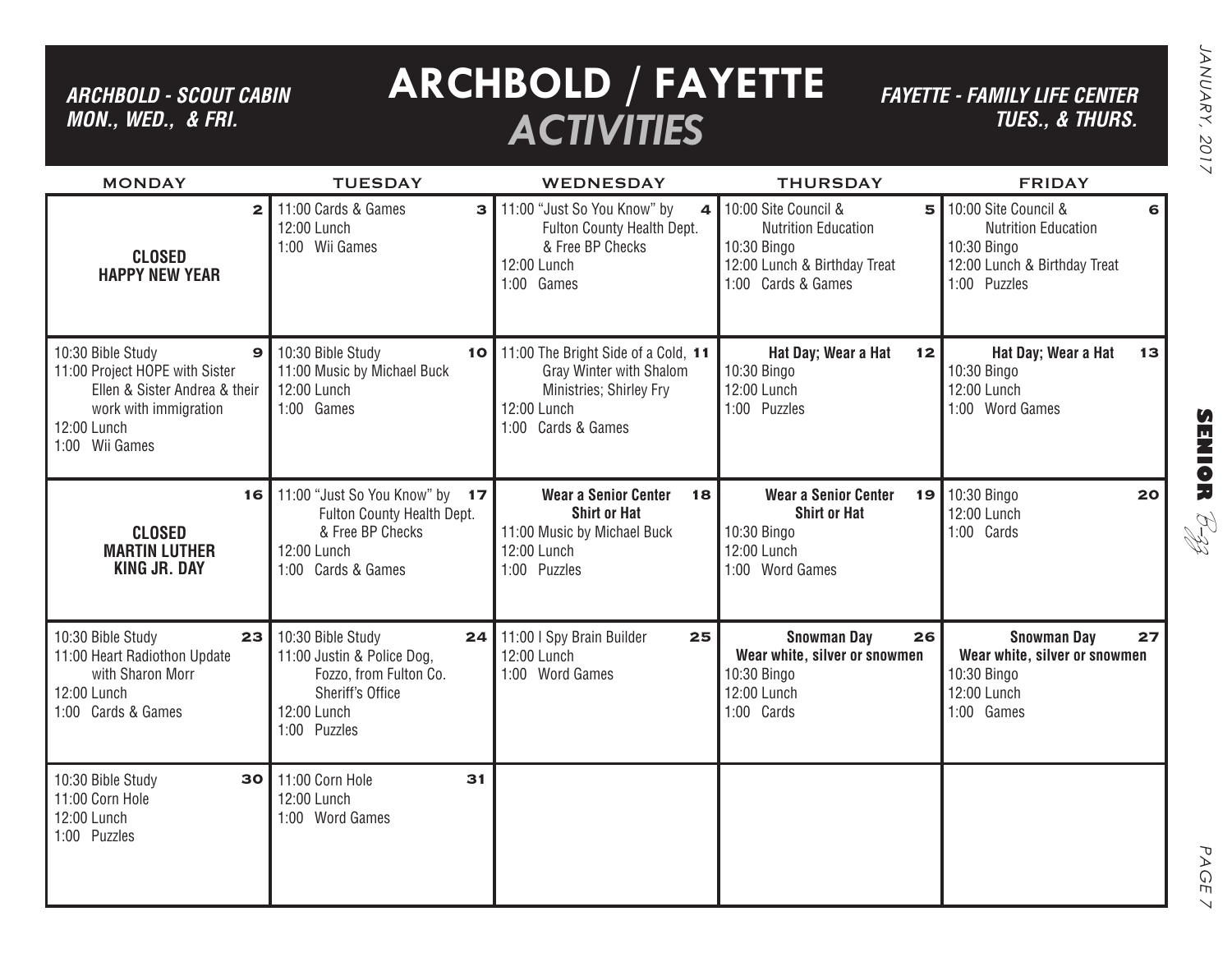| DELTA-101 NORTHWOOD DR.<br><b>UNITED METHODIST CHURCH</b><br><b>TUES. &amp; THURS.</b>                                       |                                                                                                               | <b>DELTA / SWANTON</b><br><b>ACTIVITIES</b>                                                                                                                            |                                                                                                                  | <b>SWANTON</b><br><b>217 CHESTNUT ST.</b><br>MON., WED., & FRI                                        | PAGE<br>$\infty$ |
|------------------------------------------------------------------------------------------------------------------------------|---------------------------------------------------------------------------------------------------------------|------------------------------------------------------------------------------------------------------------------------------------------------------------------------|------------------------------------------------------------------------------------------------------------------|-------------------------------------------------------------------------------------------------------|------------------|
| <b>MONDAY</b>                                                                                                                | <b>TUESDAY</b>                                                                                                | WEDNESDAY                                                                                                                                                              | <b>THURSDAY</b>                                                                                                  | <b>FRIDAY</b>                                                                                         |                  |
| $\mathbf{2}$<br><b>CLOSED</b><br><b>HAPPY NEW YEAR</b>                                                                       | 11:00 Pokeno (Bring Pennies)<br>$\mathbf{B}$<br>12:00 Lunch<br>1:00 Word Games                                | 10:00 Site Council<br>4<br>10:30 Bingo<br>12:00 Lunch & Birthday Cake<br>from Swanton Health Care<br>1:00 Games                                                        | 10:00 Site Council<br>5<br>10:30 Bingo<br>12:00 Lunch & Birthday Treat<br>1:00 Cards & Games                     | 11:00 Sports-Themed Show &<br>Tell (Bring something<br>sports-related)<br>12:00 Lunch<br>1:00 Puzzles |                  |
| 11:00 "Just So You Know"<br>$\mathbf{9}$<br>& Free BP Checks<br>Fulton County Health Dept.<br>12:00 Lunch<br>1:00 Word Games | 11:00 "Just So You Know" &<br>10<br>Free BP Checks<br>Fulton County Health Dept.<br>12:00 Lunch<br>1:00 Games | Hat Day; Wear a hat<br>11<br>10:30 Bingo<br>12:00 Lunch<br>1:00 Cards & Games                                                                                          | Hat Day; Wear a hat<br>10:30 Bingo with Delta<br><b>School Caller</b><br>12:00 Lunch<br>1:00 Puzzles             | <b>12</b> 11:00 Music by Just Us 2,<br>13<br>Marc & Ellen Pember<br>12:00 Lunch<br>1:00 Wii Games     | <b>SENSOR</b>    |
| 16<br><b>CLOSED</b><br><b>MARTIN LUTHER</b><br><b>KING JR. DAY</b>                                                           | 11:00 Music by Gene Zenz<br>17<br>12:00 Lunch<br>1:00 Cards & Games                                           | <b>Wear a Senior Center</b><br>18<br><b>Hat or Shirt today</b><br><b>Men's Trip to</b><br><b>Clymer Wild Game Museum</b><br>10:30 Bingo<br>12:00 Lunch<br>1:00 Puzzles | <b>Wear a Senior Center</b><br>19 l<br><b>Hat or Shirt today</b><br>10:30 Bingo<br>12:00 Lunch<br>1:00 Wii Games | 11:00 Bunco<br>20<br>12:00 Lunch<br>1:00 Cards                                                        | RI<br>R          |
| 11:00 Healthy Brain Q & A<br>23<br>with Alzheimer's Association<br>12:00 Lunch<br>1:00 Cards & Games                         | 11:00 Jeopardy/Healthy<br>24<br>Brain Q & A with<br>Alzheimer's Association<br>12:00 Lunch<br>1:00 Puzzles    | <b>Snowman Day</b><br>25<br>Wear white, silver or snowmen<br>10:30 Bingo<br>12:00 Lunch<br>1:00 Wii Games                                                              | <b>Snowman Day</b><br>26<br>Wear white, silver or snowmen<br>10:00 Extended Bingo<br>12:00 Lunch<br>1:00 Games   | 11:00 Pokeno (Bring Pennies)<br>27<br>12:00 Lunch<br>1:00 Cards                                       |                  |
| 11:00 Music by Michael Buck<br>30<br>12:00 Lunch<br>1:00 Puzzles                                                             | Morning Trip, Delta shopping 31<br>12:00 Lunch at Delta Senior Center<br>1:00 Wii Games                       |                                                                                                                                                                        |                                                                                                                  |                                                                                                       | JANUARY, 2017    |